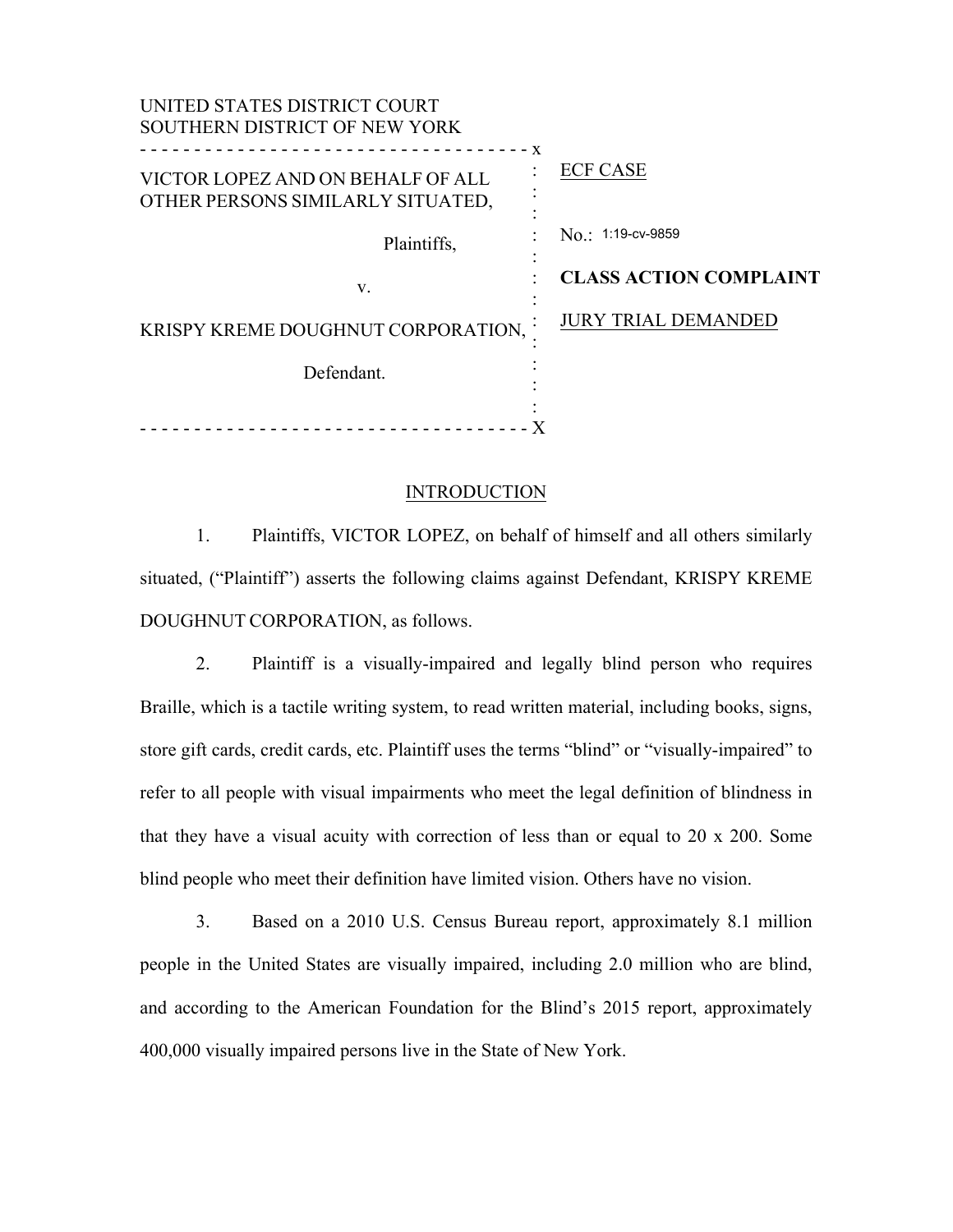4. Plaintiff brings his civil rights action against KRISPY KREME DOUGHNUT CORPORATION, ("Defendant" or "Krispy Kreme"), for its failure to sell store gift cards<sup>1</sup> to consumers that contain writing in Braille and to be fully accessible to and independently usable by Plaintiff and other blind or visually-impaired people. Defendant's denial of full and equal access to its store gift cards, and therefore denial of its products and services offered thereby and in conjunction with its physical locations, is a violation of Plaintiff's rights under the Americans with Disabilities Act ("ADA").

5. Because Defendant's store gift cards are not equally accessible to blind and visually-impaired consumers, it violates the ADA. Plaintiff seeks a permanent injunction to cause a change in Defendant's corporate policies, practices, and procedures so that Defendant's store gift cards will become and remain accessible to blind and visually-impaired consumers.

#### JURISDICTION AND VENUE

6. The Court has subject-matter jurisdiction over this action under 28 U.S.C. § 1331 and 42 U.S.C. § 12181, as Plaintiff's claims arise under Title III of the ADA, 42 U.S.C. § 12181, *et seq*., and 28 U.S.C. § 1332.

7. The Court has supplemental jurisdiction under 28 U.S.C. § 1367 over Plaintiff's New York State Human Rights Law, N.Y. Exec. Law Article 15, ("NYSHRL") and New York City Human Rights Law, N.Y.C. Admin. Code § 8-101 *et seq.*, ("NYCHRL") claims.

<sup>&</sup>lt;sup>1</sup> "Store Gift Card" - An electronic promise, plastic card, or other device that is (i) redeemable at a single merchant or an affiliated group of merchants that share the same name, mark or logo; (ii) issued in a specified amount, whether or not that amount may be increased in value or reloaded at the request of the holder; (iii) purchased on a prepaid basis in exchange for payment; and (iv) honored upon presentation by such single merchant or affiliated group of merchants for goods or services. 15 U.S.C. 1693l-1(a)(2)(C)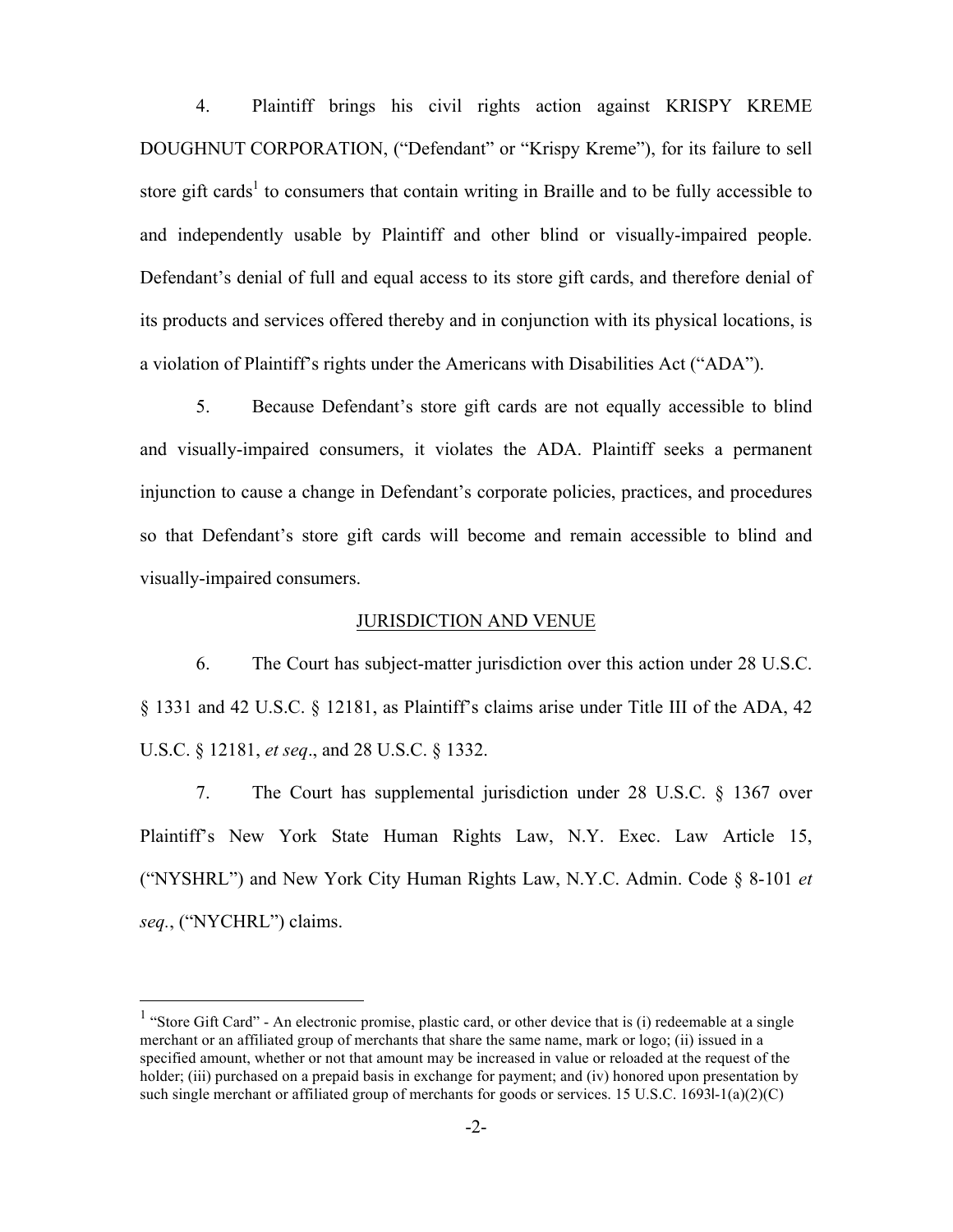8. Venue is proper in this district under 28 U.S.C. §1391(b)(1) and (2) because Defendant conducts and continues to conduct a substantial and significant amount of business in this District, Defendant is subject to personal jurisdiction in this District, and a substantial portion of the conduct complained of herein occurred in this District.

9. Defendant is subject to personal jurisdiction in this District. Defendant has been and is committing the acts or omissions alleged herein in the Southern District of New York that caused injury, and violated rights the ADA prescribes to Plaintiff and to other blind and other visually impaired-consumers. A substantial part of the acts and omissions giving rise to Plaintiff's claims occurred in this District: Plaintiff has been denied the full use and enjoyment of the facilities, goods, and services of Defendant's physical locations with respect to Defendant's restaurants located in this District. These access barriers that Plaintiff encountered have caused a denial of Plaintiff's full and equal access in the past, and now deter Plaintiff on a regular basis from visiting Defendant's brick-and mortar restaurant locations.

10. Defendant has not and does not sell Braille store gift cards to consumers and, upon information and belief, does not presently have any plans to do so. Defendant has sold store gift cards, presently sells store gift cards and, upon information and belief, intends to continue selling store gift cards that do not contain Braille.

11. On October 24, 2019, the Plaintiff contacted Defendant and inquired if Defendant sold store gift cards containing Braille and was informed by Defendant's employees that Defendant does not sell store gift cards containing Braille.

-3-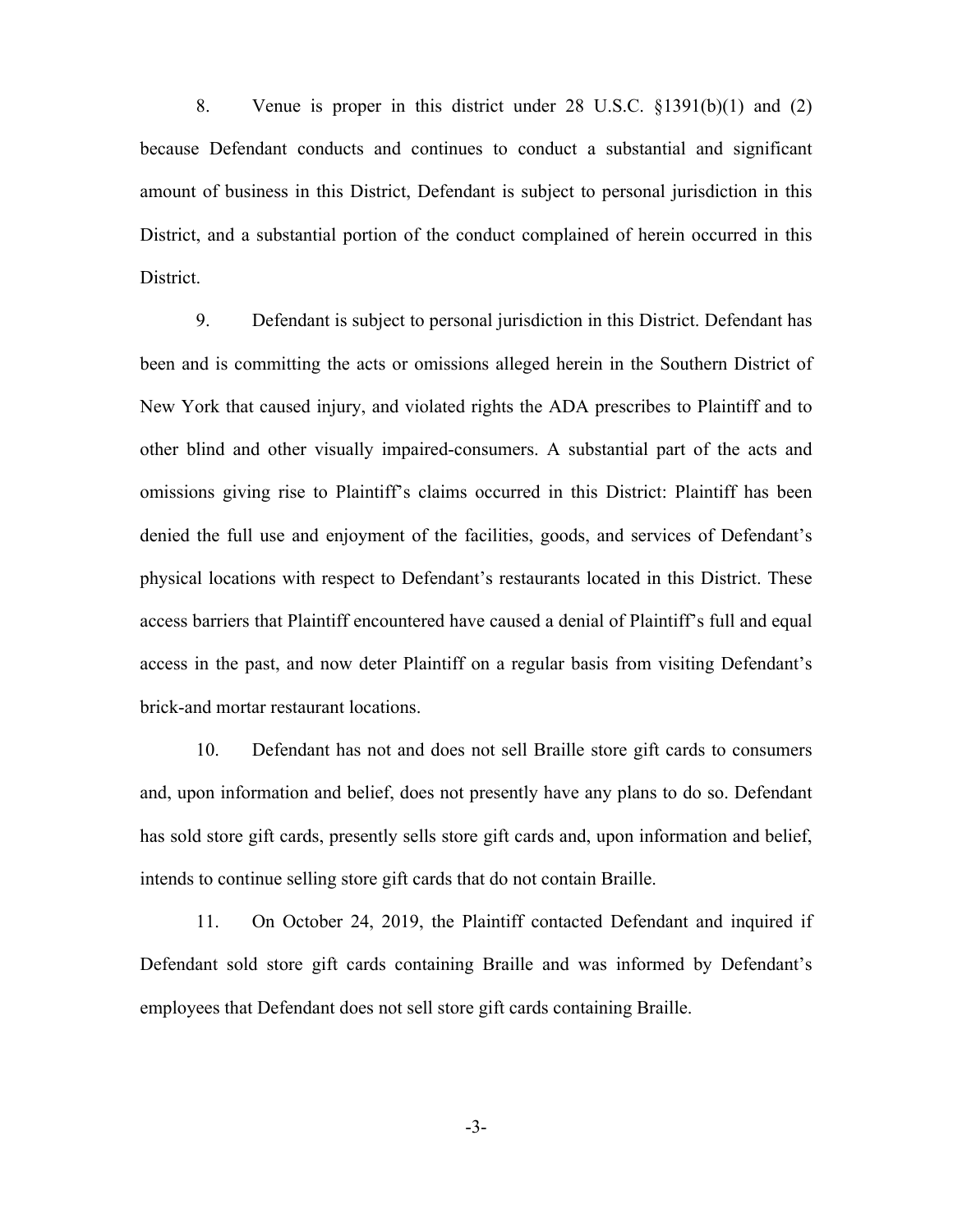12. The Plaintiff could not locate Braille store gift cards offered by the Defendant for sale to purchase the same because they are not offered by the Defendant.

13. The Plaintiff intends to immediately purchase at least one store gift card from the Defendant as soon as the Defendant sells store gift cards containing Braille.

14. Defendant has failed to provide visually impaired patrons with the particular level of services available to non-disabled patrons. Accordingly, Defendant has violated the non-discrimination mandate of the ADA.

15. The Court is empowered to issue a declaratory judgment under 28 U.S.C. §§2201 and 2202.

#### THE PARTIES

16. Plaintiff, at all relevant times, is a resident of New York, New York. Plaintiff is a blind, visually-impaired handicapped person and a member of member of a protected class of individuals under the ADA, under  $42 \text{ U.S.C.} \& 12102(1)-(2)$ , and the regulations implementing the ADA set forth at 28 CFR §§ 36.101 *et seq*., the NYSHRL and NYCHRL. Plaintiff is proficient in reading Braille.

17. Defendant, KRISPY KREME DOUGHNUT CORPORATION, is and was, at all relevant times herein, a Foreign Limited Liability Company with its principal executive offices in Winston-Salem, NC. Defendant owns, operates and/or controls Krispy Kreme restaurants in the City and State of New York and throughout the world. Defendant is doing business in the State of New York. Krispy Kreme owns, operates and/or controls multiple restaurant locations in the State of New York and is one of the largest restaurant chains in the world.

-4-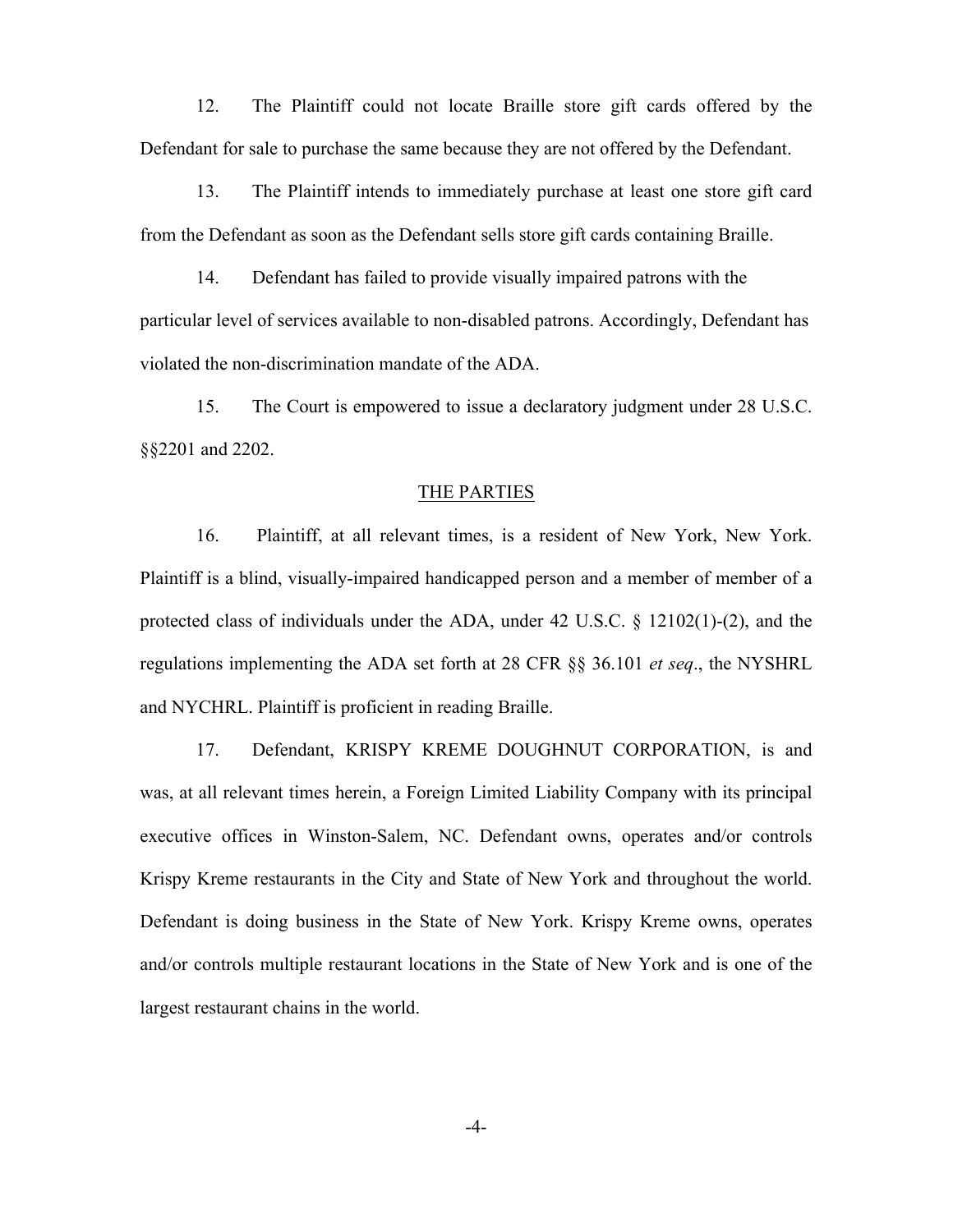18. Defendant owns, operates and/or controls Krispy Kreme restaurants across the United States. Several of these restaurants are located in the Southern District of New York. These restaurants constitute places of public accommodation. Defendant's restaurants provide to the public important goods and services.

19. The Defendant's store gift card is treated like cash in that it may be used to make a purchase of goods and services at the Defendant's restaurant locations or through the Defendant's website.

20. Defendant's restaurants are places of public accommodation within the definition of Title III of the ADA, 42 U.S.C. § 12181(7). Defendant's store gift cards are a service, privilege, or advantage of Defendant's restaurants.

## THE STORE GIFT CARD MARKET

21. According to industry surveys, sales of store gift cards was about \$400 billion in 2019 and grows annually at  $10\%$ <sup>2</sup>. The survey also found that 65% of gift card recipients spent 38% more than the face value of the card and 73.4% of adults purchased at least 1 gift card for holiday shopping.<sup>3</sup>

The National Retail Federation, the largest retail trade association in the world, states in an October, 2015 survey, "58.8% of shoppers said that they would like to receive a gift card, making them the most requested gift nine years in a row."<sup>4</sup> The survey also pointed out that 24.7% buy a gift card because it is easier than traditional gifts and another 5.6% because they are easier to send.<sup>5</sup>

 $^{2}$  https://www.mageplaza.com/blog/gift-card-statistics.html

<sup>3</sup> *Id.*

<sup>4</sup> https://nrf.com/media-center/press-releases/early-promos-great-deals-put-traditional-gift-card-buyers-giftwrapping, 11/17/15

<sup>5</sup> *Id.*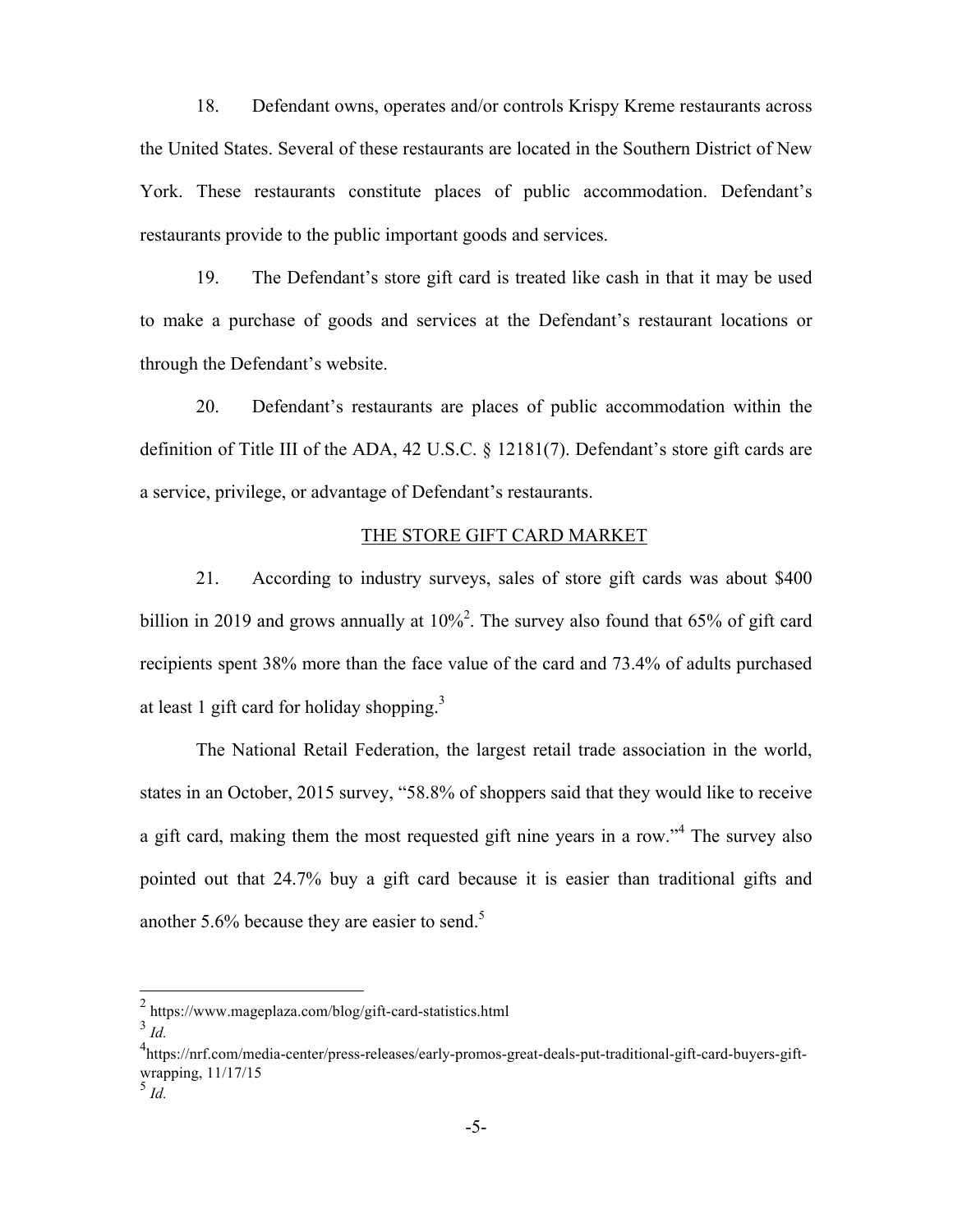The main types of gift cards are Open-Loop which are issued under a major credit card (i.e. MasterCard, Visa, AmEx) and are usually redeemable anywhere and Closed-Loop gifts card are accepted only at a specified merchant or affiliated merchants.

Store gift cards substantially increase revenue for merchants because they foster communication, brand loyalty, increase sales, consumers often spend more money than the amount of the store gift cards and merchants also get to keep "breakage." "Breakage" refers to revenue gained as a result of unredeemed store gift cards. In this instance, the merchant pockets the money paid for items without actually providing the item or service for which the consumer initially paid. Annual breakage in the United States is many billions of dollars.

Consumers are attracted to store gift cards because it is easier than choosing a gift for someone, they allow the recipient to choose their own purchase privately, some consumers use them for their own budgetary reasons and others utilize them as an alternative to carrying around cash.

22. Quite surprisingly, upon information and belief, there is only one gift card on the market that contains Braille and it is issued by Starbucks. Store gift cards generally are the same size and texture as credit cards and therefore are indistinguishable by a blind person from credit cards or other store gift cards.

The famous Lego bricks are available in Braille (including instructions in Braille) as well as the popular card game Uno by Mattel (including the packaging on the game). Braille is not new; Braille books and publications have been available for more than 100 years. Some pharmacy chains such as CVS have prescription labels available in Braille.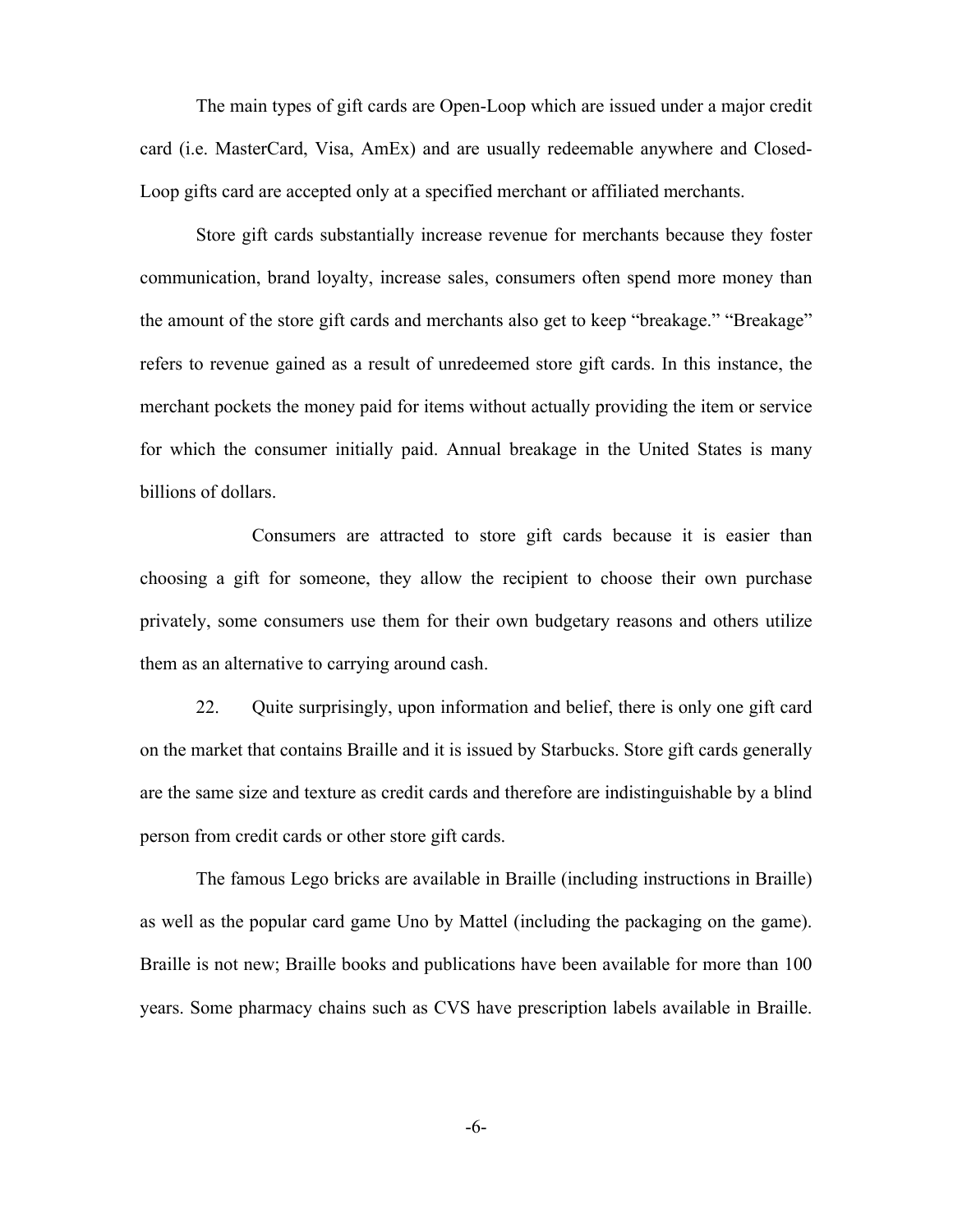The currency in many countries, such as the U.K., also contain Braille in order for blind persons to be able to distinguish the various denominations.

Many large chain stores, such as Walgreens, Target and CVS, sell multiple store gift cards for their own stores as well as the store gift cards of other merchants. The packaging of the store gift cards as well as the cards themselves do not contain Braille and therefore a blind or vision-impaired consumer must rely upon the help of a sighted person in purchasing the gift card and utilizing it. A very simple and inexpensive solution by the addition of Braille with the name of the issuing merchant and the denomination on the gift card and on the packaging would remedy this obstacle for blind persons and their discrimination. The addition of Braille would restore the dignity to blind persons and also help prevent fraud or errors to these vulnerable members of our society.

## STATEMENT OF FACTS

#### Defendant's Barriers On Its Store Gift Cards

23. Defendant owns, operates and/or controls its restaurants, sells store gift cards to the public, and uses them as a form of communication. One or more of its restaurants is located in New York City. Defendant's restaurants constitute places of public accommodation. Defendant's restaurants provide important goods and services to the public.

24. It is, upon information and belief, Defendant's policy and practice to deny Plaintiff, along with other blind or visually-impaired users, access to Defendant's store gift cards, and to therefore specifically deny the goods and services that are offered and integrated with Defendant's restaurants. Due to Defendant's failure and refusal to remove access barriers to its store gift cards, Plaintiff and visually-impaired persons have been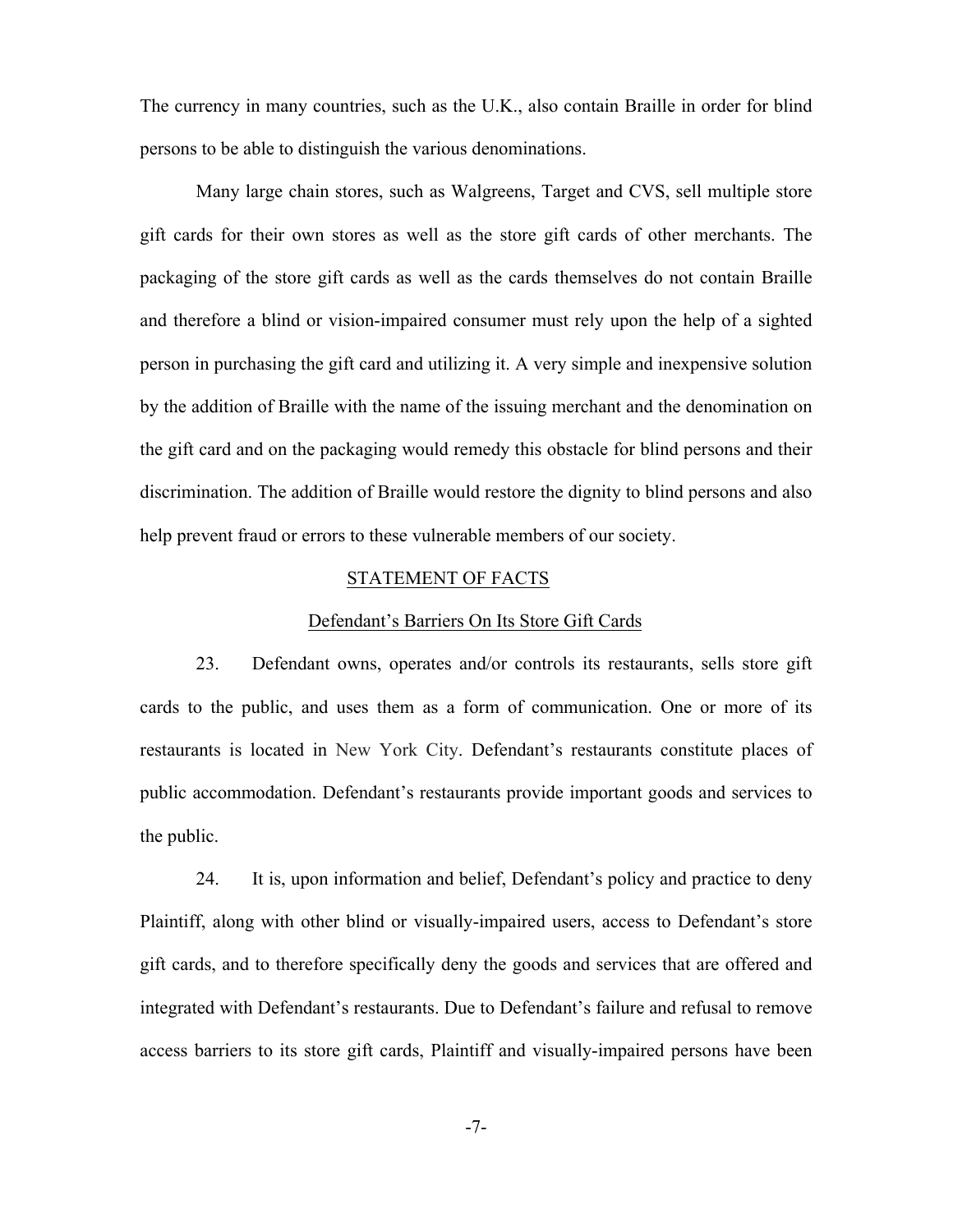and are still being denied equal access to Defendant's restaurants and the numerous goods, services, and benefits offered to the public through the Defendant's store gift cards.

## Defendant Must Remove Barriers On Its Store Gift Cards

25. Due to the inaccessibility of Defendant's store gift cards, blind and visually-impaired customers such as Plaintiff, cannot fully and equally use or enjoy the facilities, goods, and services Defendant offers to the public at its restaurants. The access barriers Plaintiff encountered have caused a denial of Plaintiff's full and equal access in the past, and now deter Plaintiff on a regular basis from purchasing, accessing, and utilizing the store gift cards and, as a result, Defendant's restaurants.

26. These access barriers on Defendant's store gift cards have deterred Plaintiff from visiting Defendant's physical locations, and enjoying them equal to sighted individuals because: Plaintiff was unable to purchase a Braille store gift card related to Defendant's physical restaurant locations, preventing Plaintiff from visiting the locations. Plaintiff intends to immediately purchase a store gift card issued by the Defendant as soon as they become available in Braille.

27. If the store gift cards were equally accessible to all, Plaintiff could independently purchase the store gift cards and complete a desired transaction utilizing gift cards as sighted individuals do.

28. Through his knowledge about the lack of Braille store gift cards, Plaintiff has actual knowledge of the access barriers that make these services inaccessible and independently unusable by blind and visually-impaired people.

-8-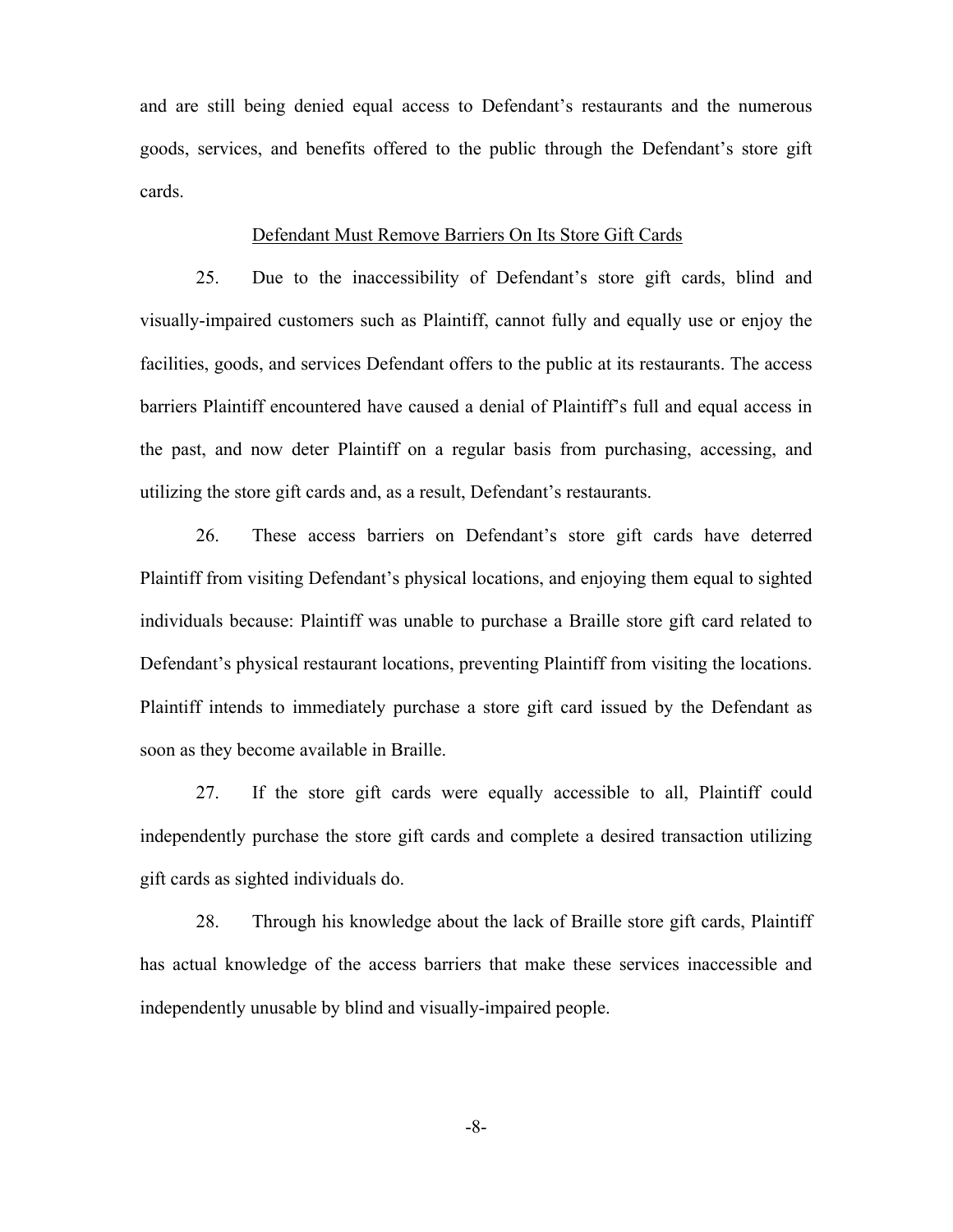29. Because simple changes to store gift cards would provide Plaintiff and other visually-impaired consumers with equal access to store gift cards and therefore Defendant's locations, Plaintiff alleges that Defendant has engaged in acts of intentional discrimination, including but not limited to the following policies or practices:

a. Developing marketing and selling store gift cards that are inaccessible to visually-impaired individuals, including Plaintiff;

b. Failure to sell store gift cards that are not sufficiently intuitive so as to be equally accessible to visually-impaired individuals, including Plaintiff; and,

c. Failing to take actions to correct these access barriers in the face of substantial harm and discrimination to blind and visually-impaired consumers, such as Plaintiff, as a member of a protected class.

30. Defendant therefore uses standards, criteria or methods of administration that have the effect of discriminating or perpetuating the discrimination of others, as alleged herein.

31. Title III of the ADA requires that public accommodations provide "appropriate auxiliary aids and services where necessary to ensure effective communication with individuals with disabilities." 28 C.F.R. § 36.303(c); *see also* 42 U.S.C. § 12182(b)(2)(A)(iii).

32. Defendant discriminates on the basis of disability because they fail to afford individuals who are visually impaired with the same ability to independently access the goods and services provided to others, thus failing to ensure effective communication with its visually impaired customers during transactions for its goods and services.

-9-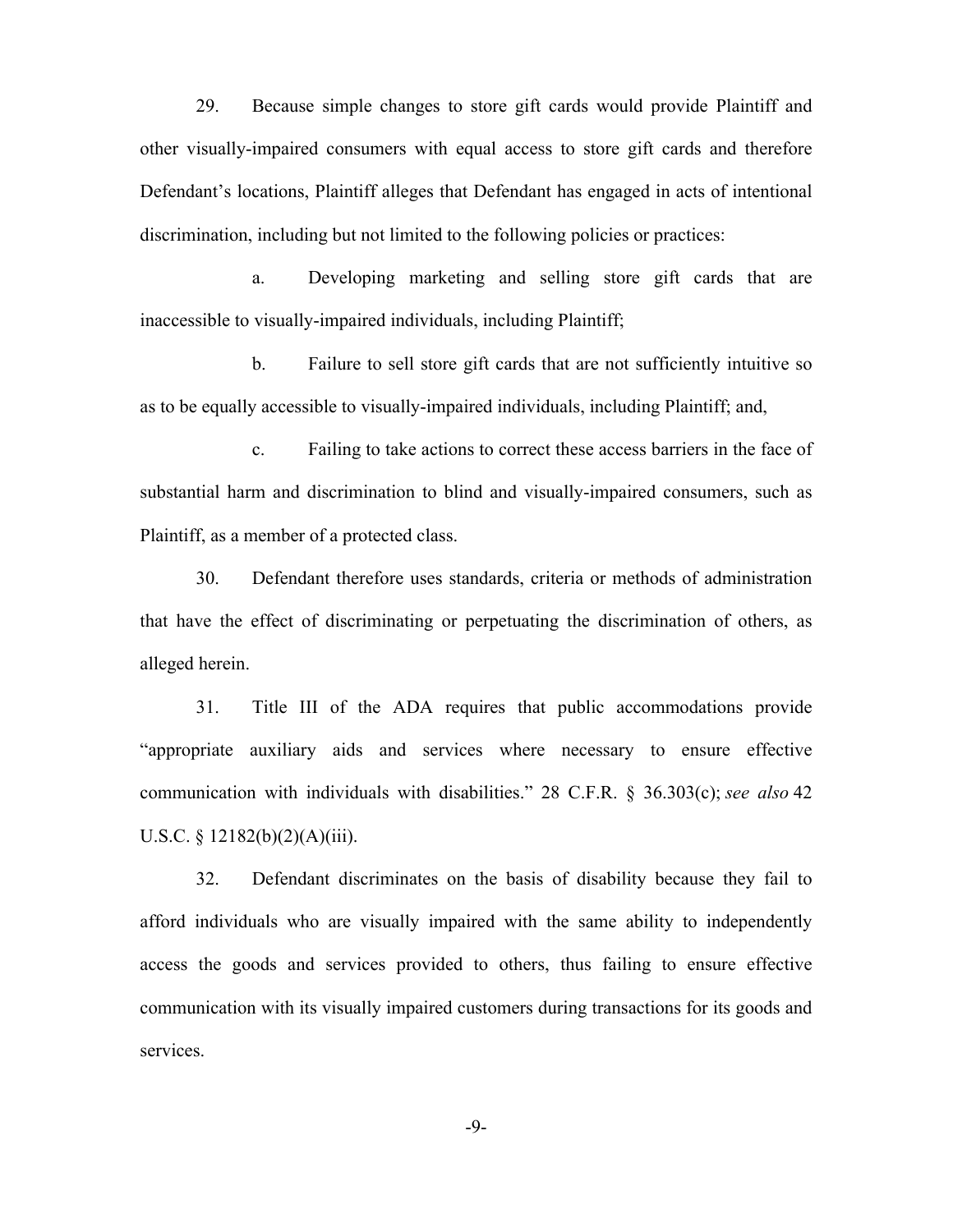33. The regulation sets forth numerous examples of "auxiliary aids and services", including, without limitation, "Brailled materials and displays..." 28 C.F.R. §  $36.303(b)(2)$ .

34. In addition to this general nondiscrimination mandate, Title III prohibits public accommodations from engaging in specific types of discrimination, including the failure to take such steps as may be necessary to ensure that no individual with a disability is excluded, denied services, segregated, or otherwise treated differently because of the absence of auxiliary aids and services, unless the entity can demonstrate that taking such steps would fundamentally alter the nature of the good, services, facility, privilege, advantage, or accommodation being offered or would result in an undue burden. 42 U.S.C. § 12182(b)(2)(A)(iii); *see also* 28 C.F.R. § 36.303(a).

35. The ADA expressly contemplates the injunctive relief that Plaintiff seeks in this action. In relevant part, the ADA requires:

In the case of violations of . . . this title, injunctive relief shall include an order to alter facilities to make such facilities readily accessible to and usable by individuals with disabilities . . . **Where appropriate, injunctive relief shall also include requiring the provision of an auxiliary aid or service,** (emphasis added)... modification of a policy...  $42 \text{ U.S.C.} \& 12188(a)(2)$ 

Nothing in this section shall require a person with disability to engage in a futile gesture if such person has actual notice that a person or organization … does not intend to comply with its provisions.  $42 \text{ U.S.C.} \$   $12188(a)(1)$ 

36. Because Defendant's store gift cards have never been equally accessible, and because Defendant lacks a corporate policy that is reasonably calculated to cause its store gift cards to become and remain accessible, Plaintiff invokes 42 U.S.C. § 12188(a)(2) and seeks a permanent injunction requiring Defendant to design, implement, distribute and sell store gift cards integrated with the Defendant's restaurants that are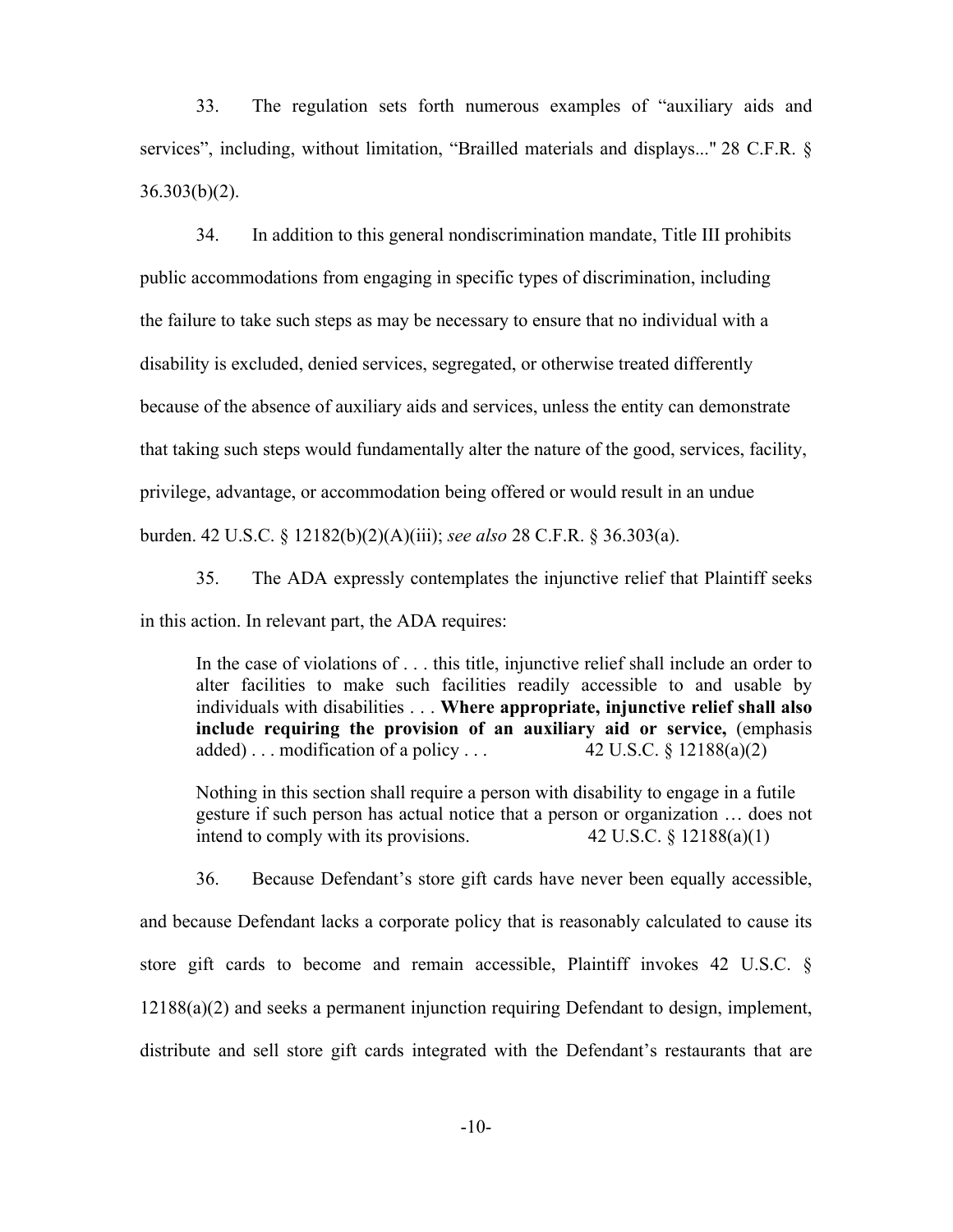embossed with Braille writing that identify the name of the merchant and the denomination of the gift card (if the gift card has a specified denomination) with Braille writing on the packaging of the store gift cards and additionally convey other pertinent information contained on all of the other of Defendant's store gift cards such as terms of use, privacy policies, ability to ascertain gift card balance, restrictions, etc. in Braille either on the card, affixed to the card or inserted in the packaging.

37. If the store gift cards were accessible, Plaintiff and similarly situated blind and visually-impaired people could independently utilize them.

38. Although Defendant may currently have centralized policies regarding its store gift cards, Defendant lacks a plan and policy reasonably calculated to make them fully and equally accessible to, and independently usable by, blind and other visuallyimpaired consumers.

39. Defendant has, upon information and belief, invested substantial sums in marketing and selling its store gift cards and has generated significant revenue from the store gift cards. These amounts are far greater than the associated cost of making its store gift cards equally accessible to visually impaired customers.

40. Without injunctive relief, Plaintiff and other visually-impaired consumers will continue to be unable to independently use the store gift cards, violating their rights.

### CLASS ACTION ALLEGATIONS

41. Plaintiff, on behalf of himself and all others similarly situated, seeks to certify a nationwide class under Fed. R. Civ. P. 23(a) and 23(b)(2): all legally blind individuals in the United States who would like independent access to Defendant's store

-11-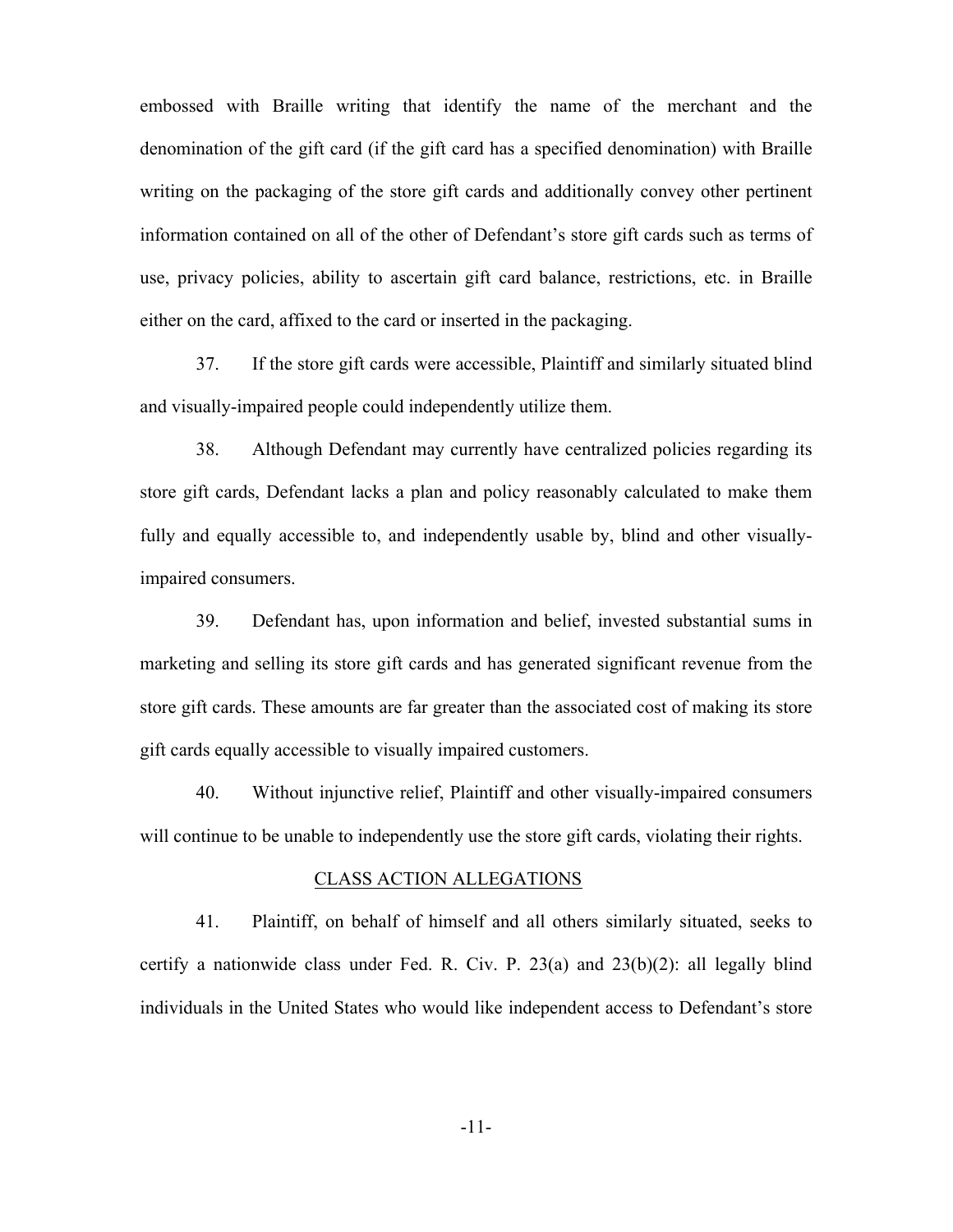gift cards and as a result have been denied access to the equal enjoyment of goods and services offered in Defendant's physical locations, during the relevant statutory period.

42. Plaintiff, on behalf of himself and all others similarly situated, seeks to certify a New York State subclass under Fed. R. Civ. P. 23(a) and 23(b)(2): all legally blind individuals in the State of New York who would like independent access to Defendant's store gift cards and as a result have been denied access to the equal enjoyment of goods and services offered in Defendant's physical locations, during the relevant statutory period.

43. Plaintiff, on behalf of himself and all others similarly situated, seeks to certify a New York City subclass under Fed. R. Civ. P.  $23(a)$  and  $23(b)(2)$ : all legally blind individuals in the City of New York who would like independent access to Defendant's store gift cards and as a result have been denied access to the equal enjoyment of goods and services offered in Defendant's physical locations, during the relevant statutory period.

44. Common questions of law and fact exist amongst Class, including:

a. Whether Defendant's store gift cards are a "public accommodation" under the ADA;

b. Whether Defendant's store gift cards are a "place or provider of public accommodation" under the NYSHRL or NYCHRL;

c. Whether Defendant's store gift cards deny the full and equal enjoyment of its goods, services, facilities, privileges, advantages, or accommodations to people with visual disabilities, violating the ADA; and

-12-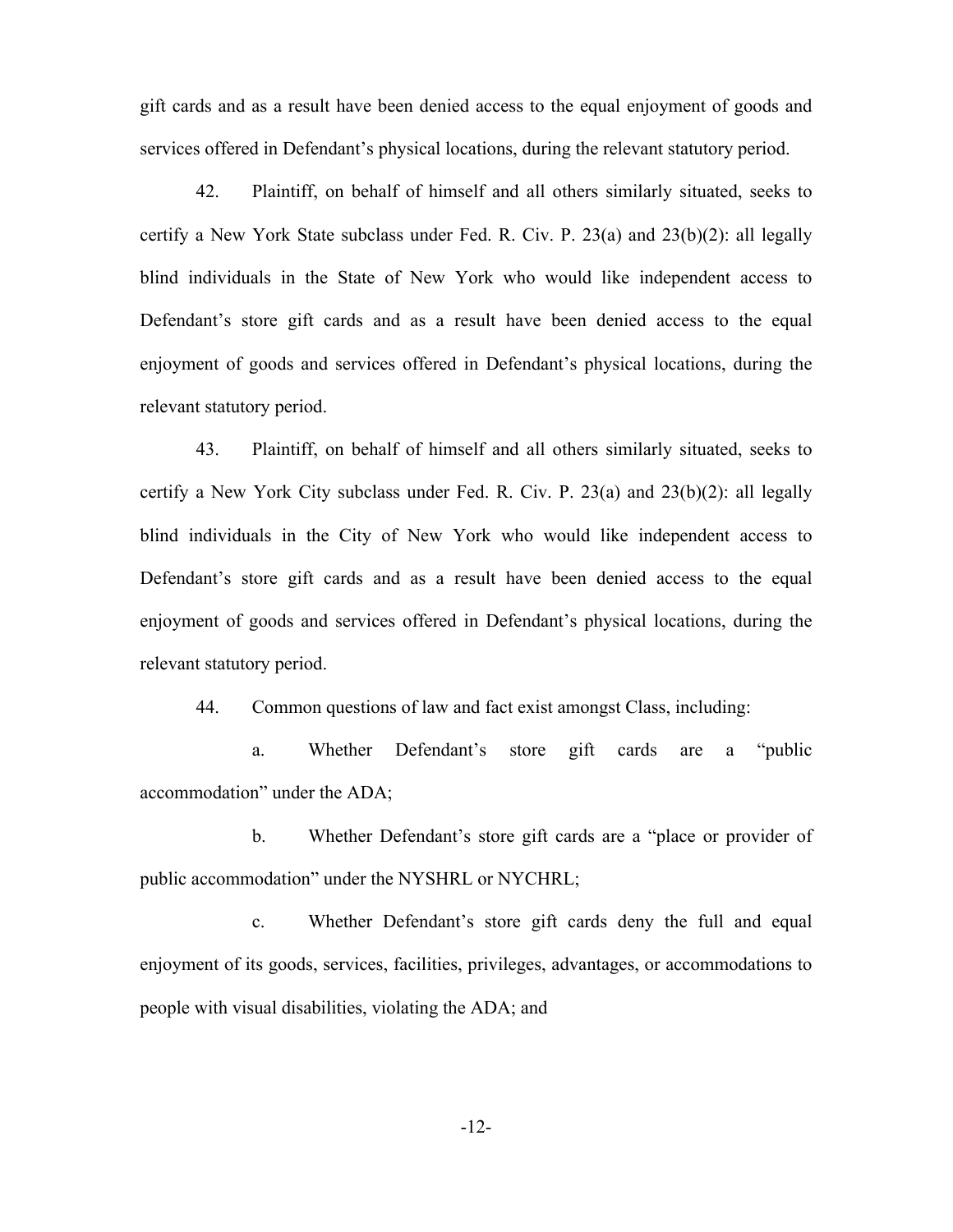d. Whether Defendant's store gift cards deny the full and equal enjoyment of its goods, services, facilities, privileges, advantages, or accommodations to people with visual disabilities, violating the NYSHRL or NYCHRL.

45. Plaintiff's claims are typical of the Class. The Class, similarly to the Plaintiff, are severely visually impaired or otherwise blind, and claim that Defendant has violated the ADA, NYSHRL or NYCHRL by failing to update or remove access barriers on its store gift cards so they can be independently accessible to the Class.

46. Plaintiff will fairly and adequately represent and protect the interests of the Class Members because Plaintiff has retained and is represented by counsel competent and experienced in complex class action litigation, and because Plaintiff has no interests antagonistic to the Class Members. Class certification of the claims is appropriate under Fed. R. Civ. P. 23(b)(2) because Defendant has acted or refused to act on grounds generally applicable to the Class, making appropriate both declaratory and injunctive relief with respect to Plaintiff and the Class as a whole.

47. Alternatively, class certification is appropriate under Fed. R. Civ. P. 23(b)(3) because fact and legal questions common to Class Members predominate over questions affecting only individual Class Members, and because a class action is superior to other available methods for the fair and efficient adjudication of their litigation.

48. Judicial economy will be served by maintaining their lawsuit as a class action in that it is likely to avoid the burden that would be otherwise placed upon the judicial system by the filing of numerous similar suits by people with visual disabilities throughout the United States.

> FIRST CAUSE OF ACTION VIOLATIONS OF THE ADA, 42 U.S.C. § 12181 *et seq.*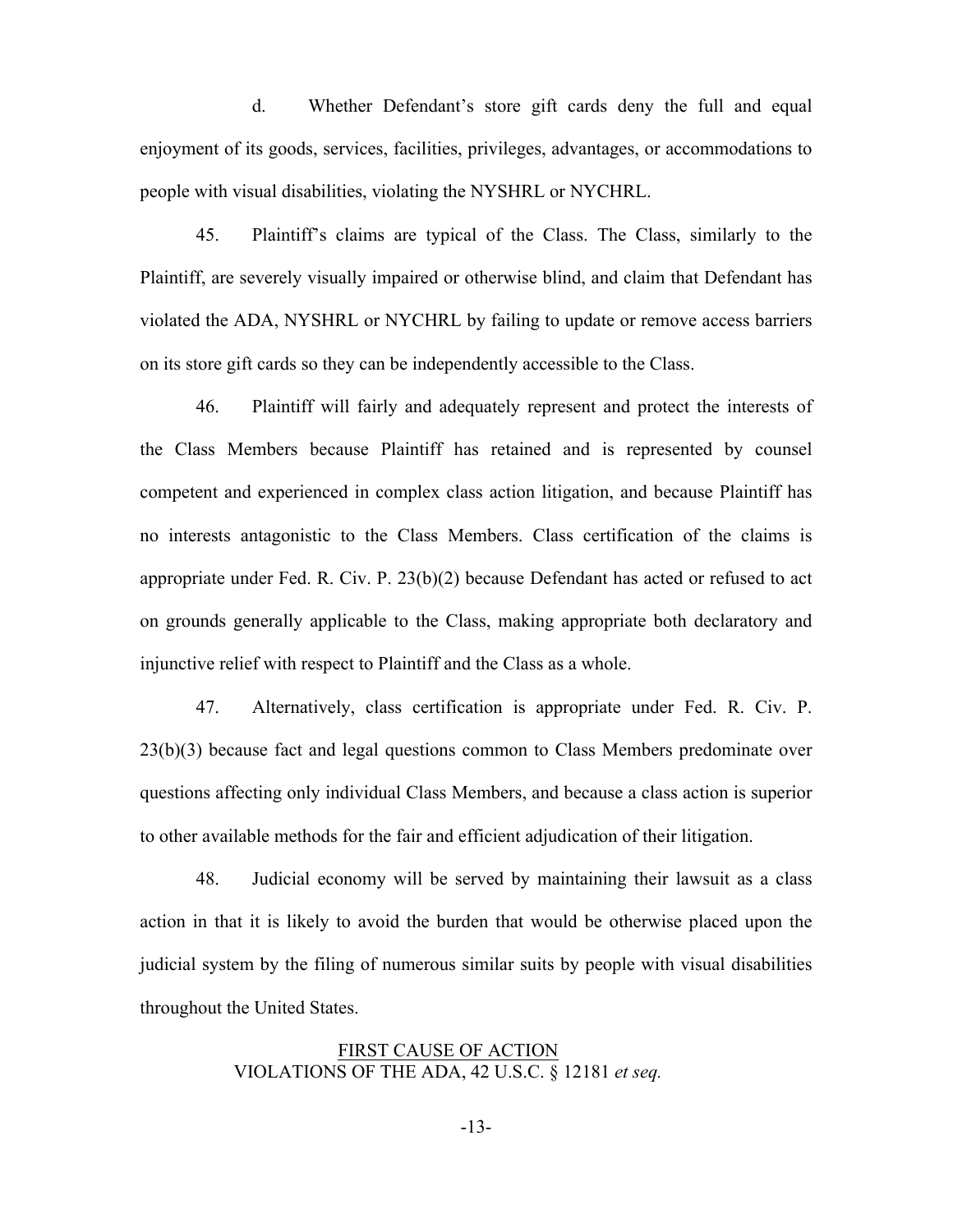49. Plaintiff, on behalf of himself and the Class Members, repeats and realleges every allegation of the preceding paragraphs as if fully set forth herein.

50. Section 302(a) of Title III of the ADA, 42 U.S.C. § 12101 *et seq*., provides:

No individual shall be discriminated against on the basis of disability in the full and equal enjoyment of the goods, services, facilities, privileges, advantages, or accommodations of any place of public accommodation by any person who owns, leases (or leases to), or operates a place of public accommodation.

42 U.S.C. § 12182(a).

51. Defendant's restaurants are places of public accommodation within the definition of Title III of the ADA, 42 U.S.C. § 12181(7). Defendant's store gift cards are a service, privilege, or advantage of Defendant's restaurants. The store gift cards are a service that is integrated with these locations.

52. Under Section 302(b)(1) of Title III of the ADA, it is unlawful discrimination to deny individuals or a class of individuals with disabilities the opportunity to participate in or benefit from the goods, services, facilities, privileges, advantages, or accommodations of an entity.  $42 \text{ U.S.C.}$  §  $12182(b)(1)(A)(i)$ .

53. Under Section 302(b)(1) of Title III of the ADA, it is unlawful discrimination to deny individuals or a class of individuals with disabilities an opportunity to participate in or benefit from the goods, services, facilities, privileges, advantages, or accommodation, which is equal to the opportunities afforded to other individuals. 42 U.S.C. § 12182(b)(1)(A)(ii).

54. Under Section 302(b)(2) of Title III of the ADA, unlawful discrimination also includes, among other things:

-14-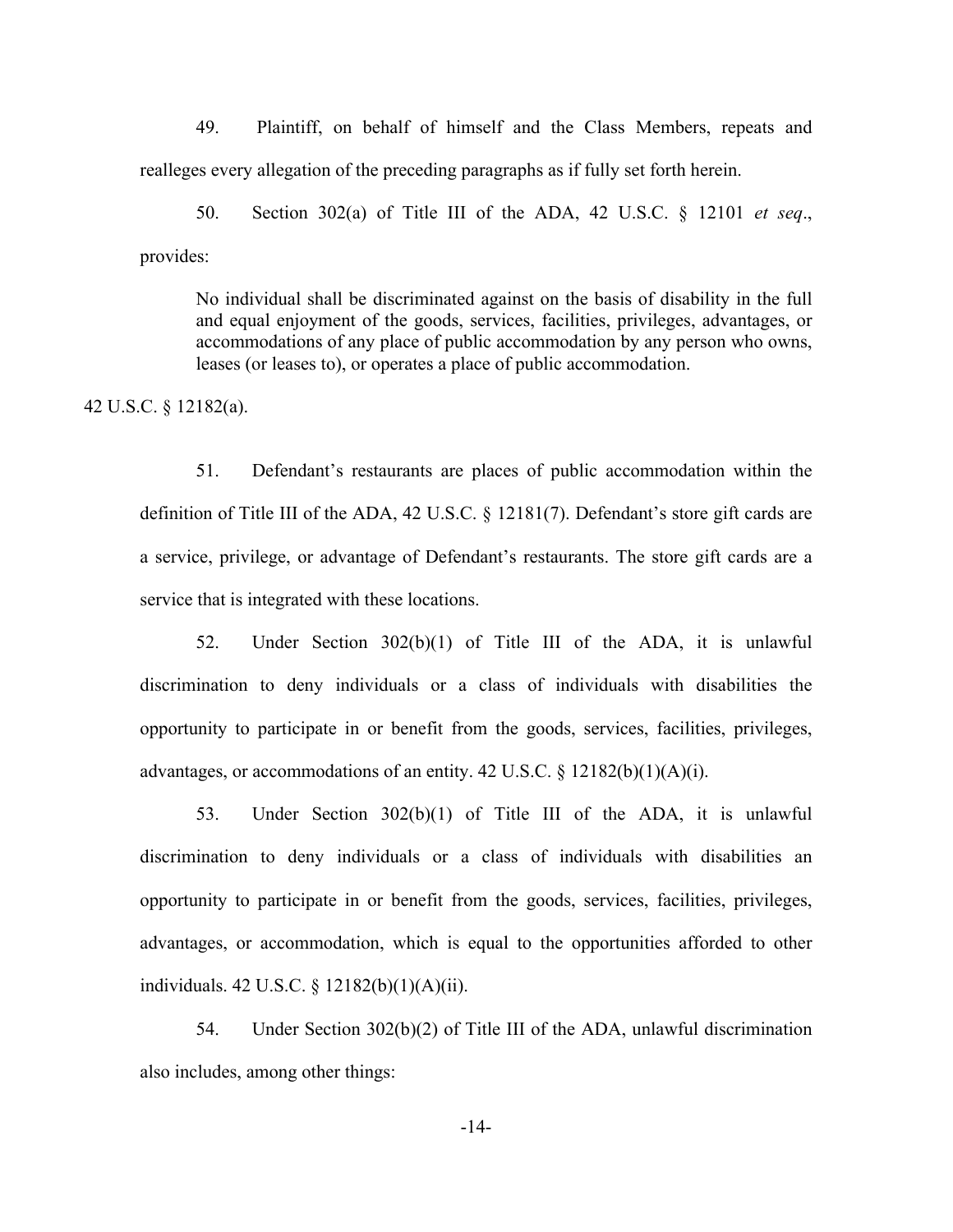[A] failure to make reasonable modifications in policies, practices, or procedures, when such modifications are necessary to afford such goods, services, facilities, privileges, advantages, or accommodations to individuals with disabilities, unless the entity can demonstrate that making such modifications would fundamentally alter the nature of such goods, services, facilities, privileges, advantages or accommodations; and a failure to take such steps as may be necessary to ensure that **no individual with a disability is excluded, denied services, segregated or otherwise treated differently than other individuals because of the absence of auxiliary aids and services** (emphasis added), unless the entity can demonstrate that taking such steps would fundamentally alter the nature of the good, service, facility, privilege, advantage, or accommodation being offered or would result in an undue burden.

# 42 U.S.C. § 12182(b)(2)(A)(ii)-(iii).

**"Auxiliary aids and services" includes Brailled materials and displays. 28 CFR 36.303 (b)(2). "[I]n order to be effective, auxiliary aids and services must be provided in accessible formats, in a timely manner, and in such a way to protect the privacy and independence of the individual with a disability. 28 CFR 36.303 (c)(ii).**<sup>6</sup>

55. The acts alleged herein constitute violations of Title III of the ADA, and the regulations promulgated thereunder. Plaintiff, who is a member of a protected class of persons under the ADA, has a physical disability that substantially limits the major life activity of sight within the meaning of 42 U.S.C. §§ 12102(1)(A)-(2)(A). Furthermore, Plaintiff has been denied full and equal access to the store gift cards, has not been provided services that are provided to other patrons who are not disabled, and has been provided services that are inferior to the services provided to non-disabled persons. Defendant has failed to take any prompt and equitable steps to remedy its discriminatory conduct. These violations are ongoing.

 <sup>6</sup> *See*, *New v. Lucky Brand Dungarees Stores, Inc.*, 14-cv-02054, SDFL, Statement of Interest of the United States of America at pg. 7. "Indeed, there are many instances where the Department has found physical and communication barriers not specifically identified in its regulations or the ADA Standards to be covered under title III."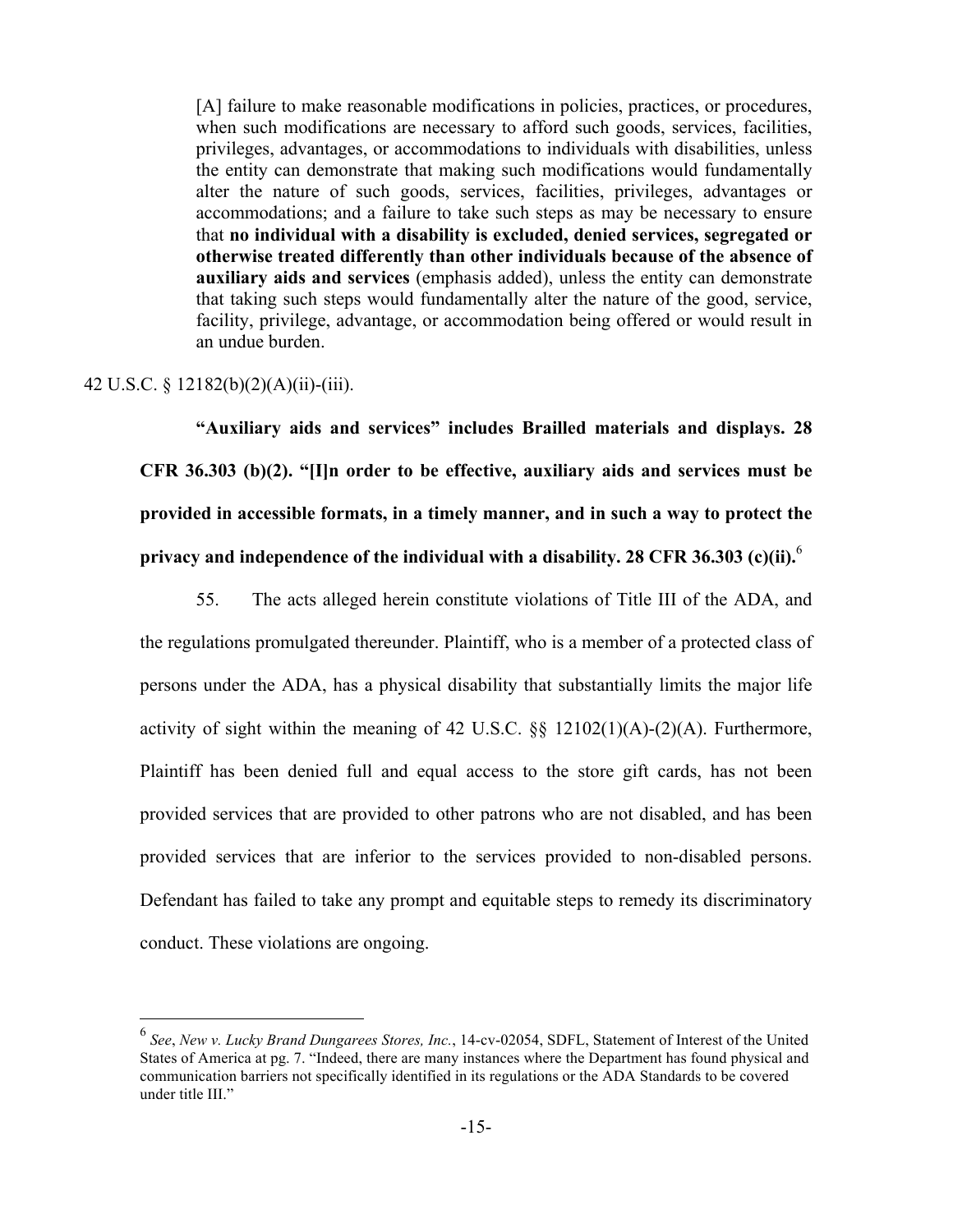56. Under 42 U.S.C. § 12188(a) and the remedies, procedures, and rights set forth and incorporated therein, Plaintiff, requests relief as set forth below.

## SECOND CAUSE OF ACTION VIOLATIONS OF THE NYSHRL

57. Plaintiff, on behalf of himself and the New York State Sub-Class Members, repeats and realleges every allegation of the preceding paragraphs as if fully set forth herein.

58. N.Y. Exec. Law § 296(2)(a) provides that it is "an unlawful discriminatory practice for any person, being the owner, lessee, proprietor, manager, superintendent, agent or employee of any place of public accommodation . . . because of the . . . disability of any person, directly or indirectly, to refuse, withhold from or deny to such person any of the accommodations, advantages, facilities or privileges thereof."

59. Defendant's physical locations are located in the State of New York and constitute restaurants and places of public accommodation within the definition of N.Y. Exec. Law § 292(9). Defendant's store gift cards are a service, privilege or advantage of Defendant. Defendant's store gift cards are a service that is by and integrated with these physical locations.

60. Defendant is subject to New York Human Rights Law because it owns, operates and/or controls its physical locations and sells its store gift cards. Defendant is a person within the meaning of N.Y. Exec. Law  $\S 292(1)$ .

61. Defendant is violating N.Y. Exec. Law  $\S 296(2)(a)$  in refusing to update or remove access barriers to its store gift cards, causing its store gift cards and the services integrated with Defendant's physical locations to be completely inaccessible to the blind.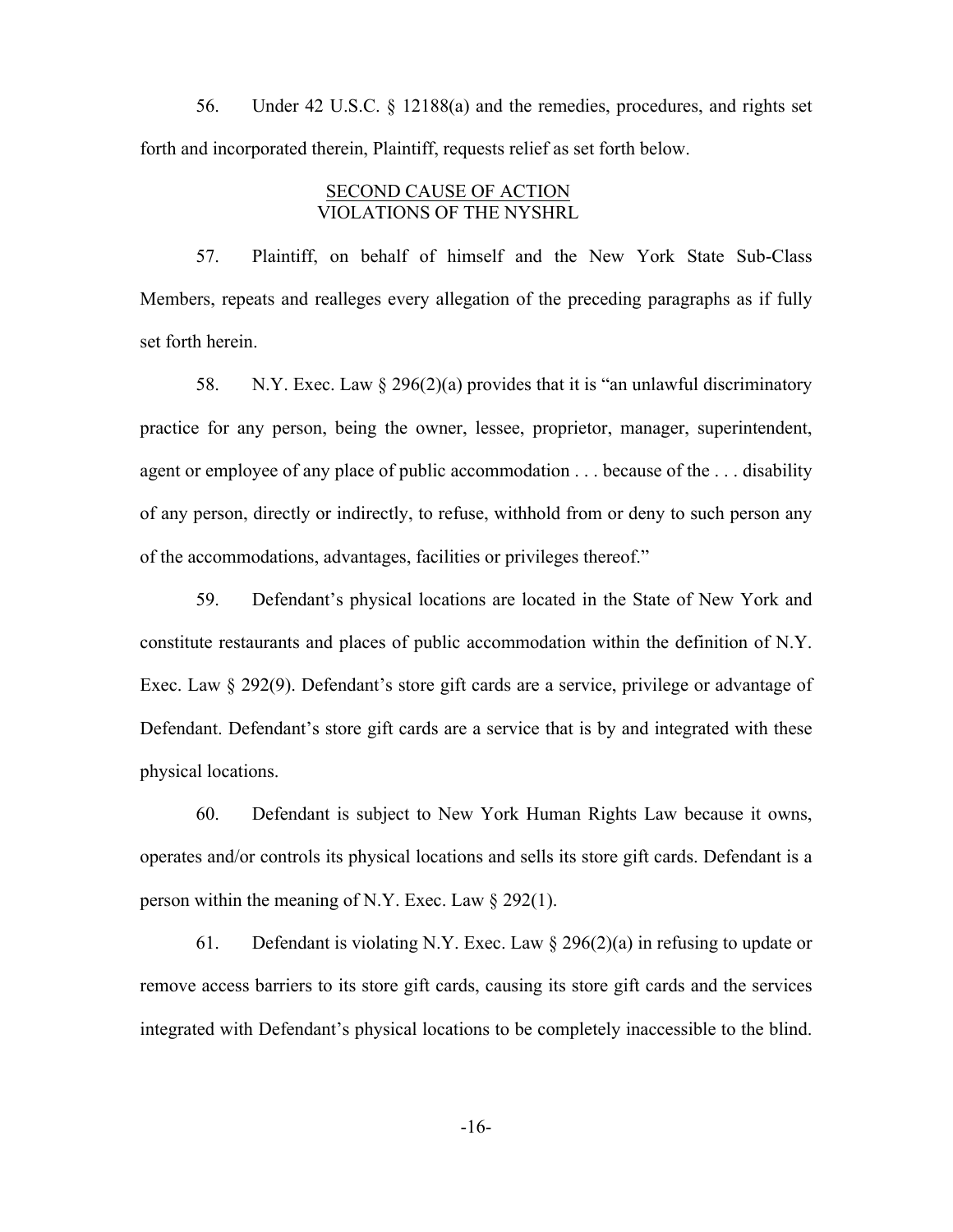Their inaccessibility denies blind patrons full and equal access to the facilities, goods and services that Defendant makes available to the non-disabled public.

62. Under N.Y. Exec. Law  $\S$  296(2)(c)(i), unlawful discriminatory practice includes, among other things, "a refusal to make reasonable modifications in policies, practices, or procedures, when such modifications are necessary to afford facilities, privileges, advantages or accommodations to individuals with disabilities, unless such person can demonstrate that making such modifications would fundamentally alter the nature of such facilities, privileges, advantages or accommodations being offered or would result in an undue burden."

63. Under N.Y. Exec. Law  $\S$  296(2)(c)(ii), unlawful discriminatory practice also includes, "a refusal to take such steps as may be necessary to ensure that no individual with a disability is excluded or denied services because of the absence of auxiliary aids and services, unless such person can demonstrate that taking such steps would fundamentally alter the nature of the facility, privilege, advantage or accommodation being offered or would result in an undue burden."

64. Readily available manufacturing and/or printing capabilities exist for making store gift cards accessible to the blind and visually impaired. The addition to store gift cards of Braille on the gift card and packaging thereof and other related marketing materials would neither fundamentally alter the nature of Defendant's business nor result in an undue burden to Defendant.

65. Defendant's actions constitute willful intentional discrimination against the class on the basis of a disability in violation of the NYSHRL, N.Y. Exec. Law § 296(2) in that Defendant is: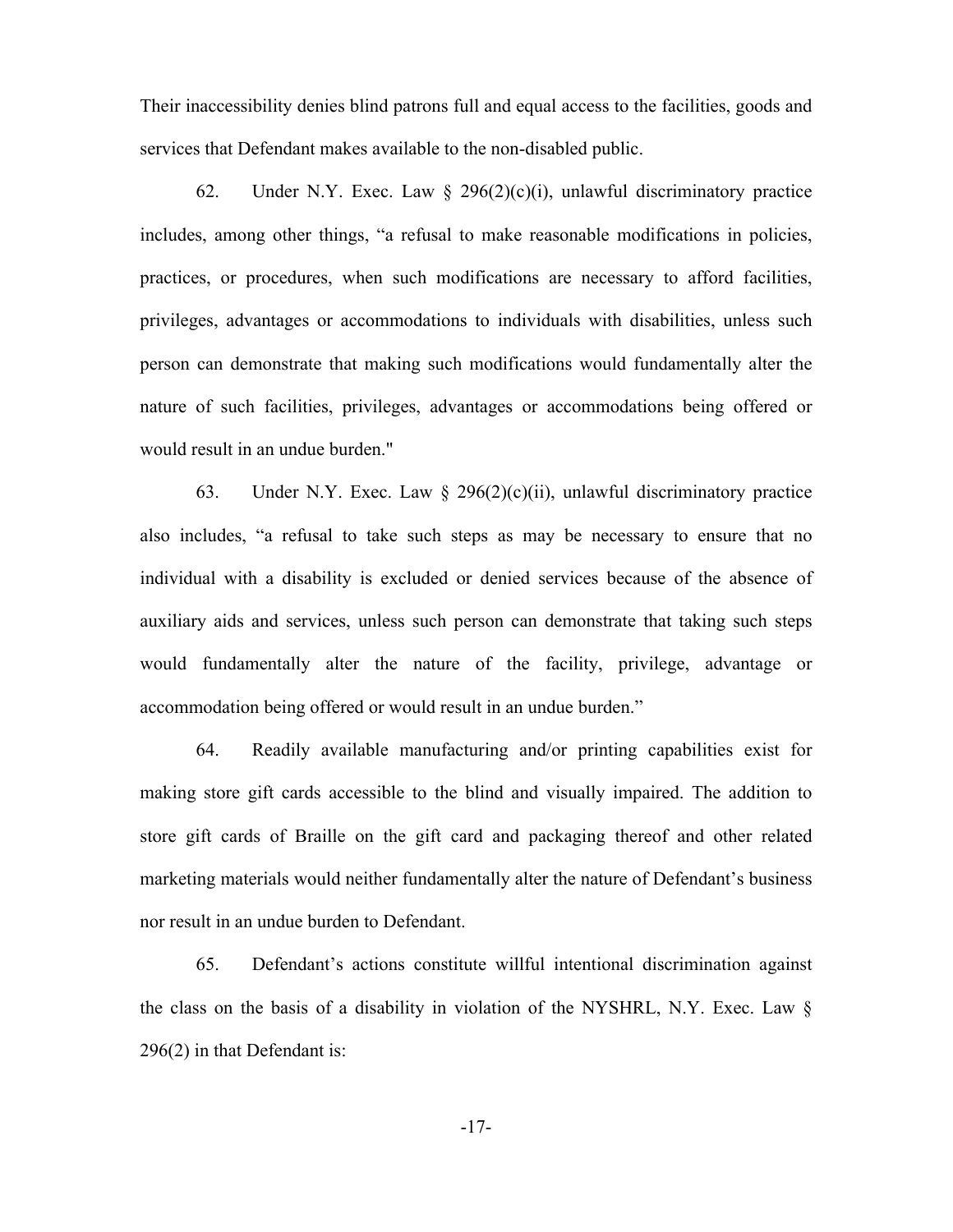a. Developing, marketing and selling store gift cards that are inaccessible to blind class members with knowledge of the discrimination; and/or

b. Failing to sell store gift cards that are not sufficiently intuitive and/or obvious and that are inaccessible to blind class members; and/or

c. Failing to take actions to correct these access barriers in the face of substantial harm and discrimination to blind class members.

66. Defendant has failed to take any prompt and equitable steps to remedy their discriminatory conduct. These violations are ongoing.

67. Defendant discriminates, and will continue in the future to discriminate against Plaintiff and New York State Sub-Class Members on the basis of disability in the full and equal enjoyment of the goods, services, facilities, privileges, advantages, accommodations and/or opportunities of Defendant's store gift cards and its physical locations under § 296(2) *et seq.* and/or its implementing regulations. Unless the Court enjoins Defendant from continuing to engage in these unlawful practices, Plaintiff and the Sub-Class Members will continue to suffer irreparable harm.

68. Defendant's actions were and are in violation of New York State Human Rights Law and therefore Plaintiff invokes his right to injunctive relief to remedy the discrimination.

69. Plaintiff is also entitled to compensatory damages, as well as civil penalties and fines under N.Y. Exec. Law § 297(4)(c) *et seq*. for each and every offense.

70. Plaintiff is also entitled to reasonable attorneys' fees and costs.

71. Under N.Y. Exec. Law § 297 and the remedies, procedures, and rights set forth and incorporated therein Plaintiff prays for judgment as set forth below.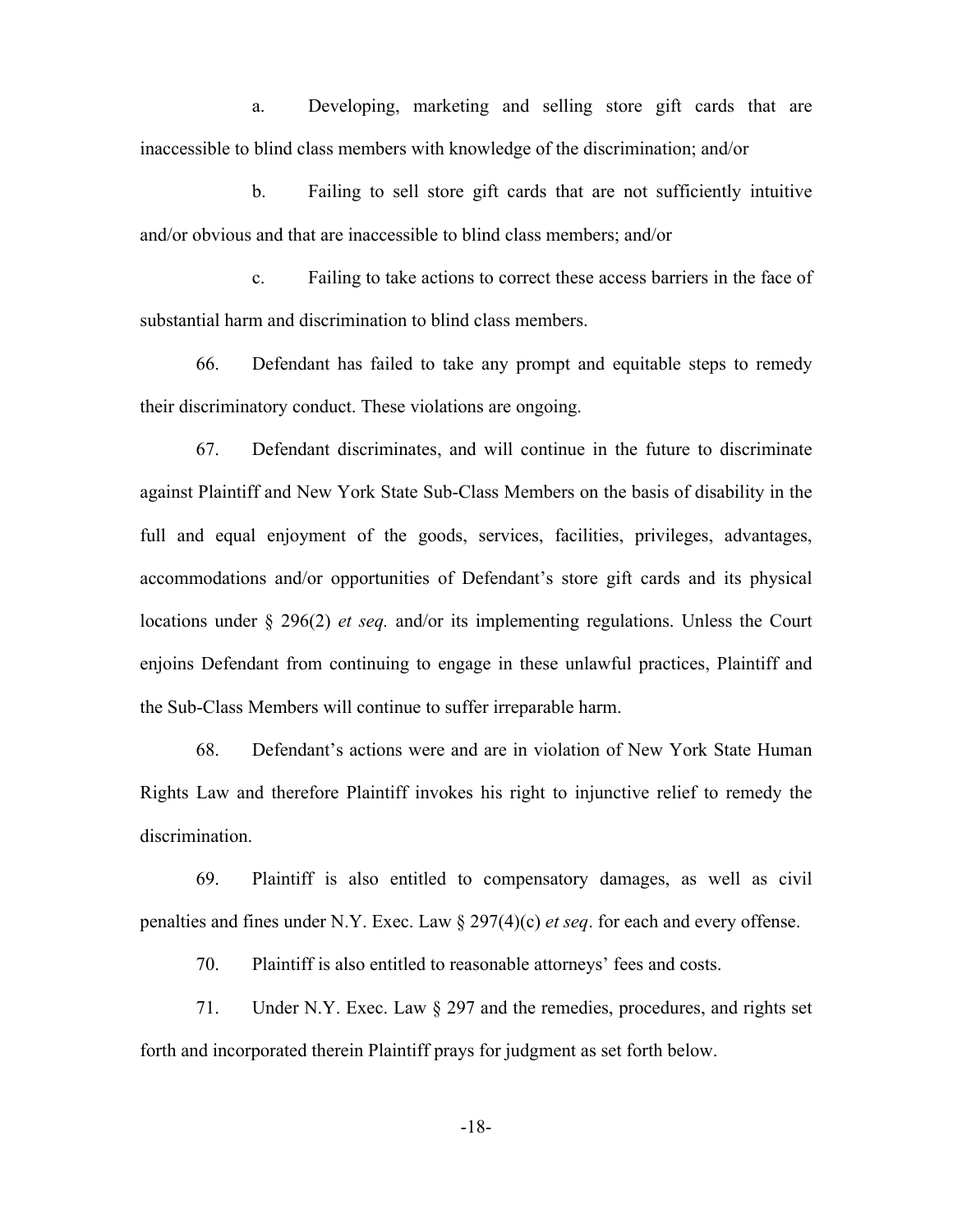# THIRD CAUSE OF ACTION VIOLATIONS OF THE NYCHRL

72. Plaintiff, on behalf of himself and the New York City Sub-Class Members, repeats and realleges every allegation of the preceding paragraphs as if fully set forth herein.

73. N.Y.C. Administrative Code § 8-107(4)(a) provides that "It shall be an unlawful discriminatory practice for any person, being the owner, lessee, proprietor, manager, superintendent, agent or employee of any place or provider of public accommodation, because of . . . disability . . . directly or indirectly, to refuse, withhold from or deny to such person, any of the accommodations, advantages, facilities or privileges thereof."

74. Defendant's locations are restaurants and places of public accommodation within the definition of N.Y.C. Admin. Code § 8-102(9), and its store gift cards are a service that is integrated with its establishments.

75. Defendant is subject to NYCHRL because it owns, operates and/or controls its physical locations in the City of New York and its store gift cards, making it a person within the meaning of N.Y.C. Admin. Code  $\delta$  8-102(1).

76. Defendant is violating N.Y.C. Administrative Code § 8-107(4)(a) in refusing to update or remove access barriers to its store gift cards, causing its store gift cards and the services integrated with its physical locations to be completely inaccessible to the blind. The inaccessibility denies blind patrons full and equal access to the facilities, goods, and services that Defendant makes available to the non-disabled public.

77. Defendant is required to "make reasonable accommodation to the needs of persons with disabilities . . . any person prohibited by the provisions of [§ 8-107 *et seq.*]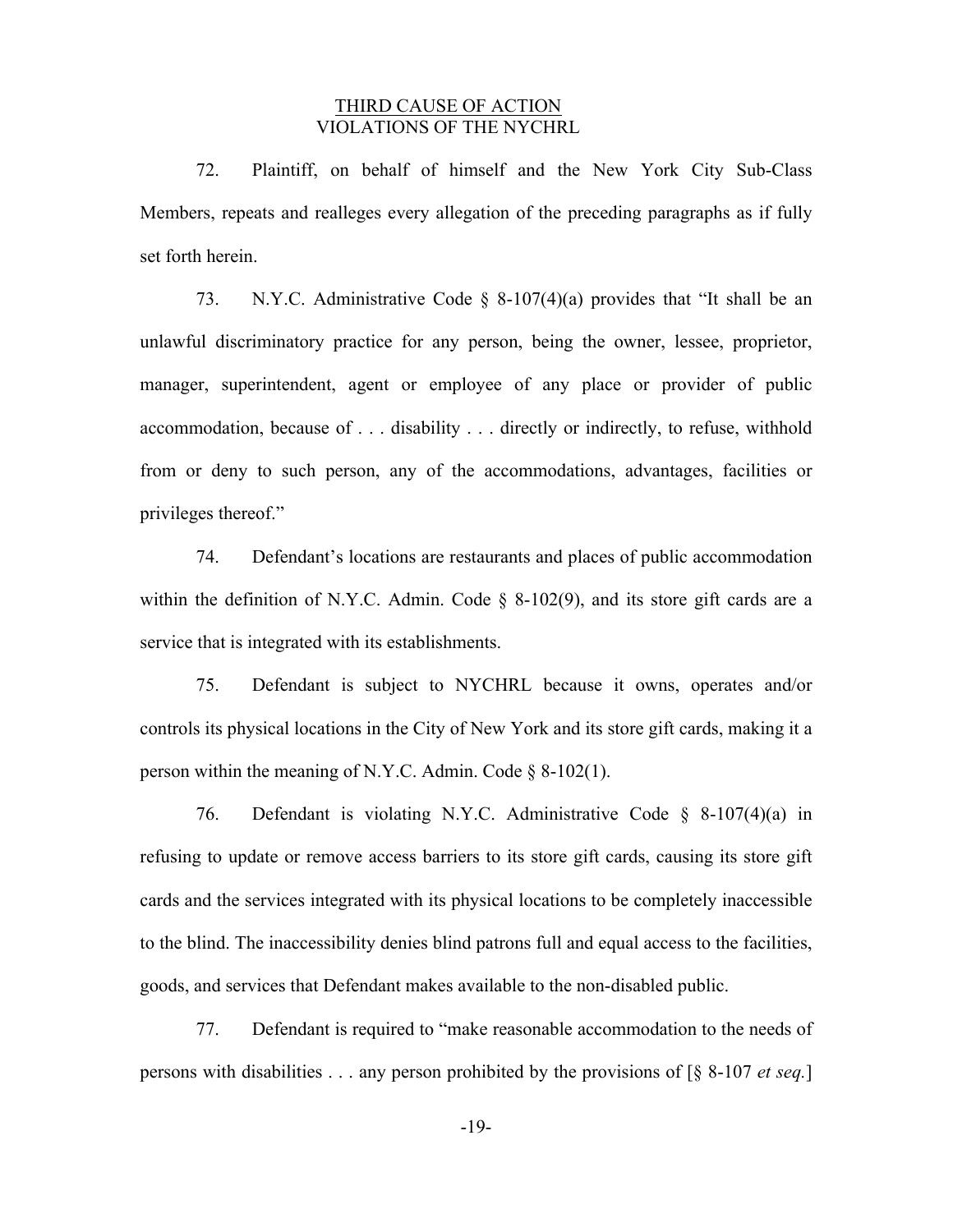from discriminating on the basis of disability shall make reasonable accommodation to enable a person with a disability to . . . enjoy the right or rights in question provided that the disability is known or should have been known by the covered entity." N.Y.C. Admin. Code § 8-107(15)(a).

78. Defendant's actions constitute willful intentional discrimination against the Sub-Class on the basis of a disability in violation of the N.Y.C. Administrative Code  $§ 8-107(4)(a)$  and  $§ 8-107(15)(a)$  in that Defendant is:

a. developing, marketing and selling store gift cards that are inaccessible to blind class members with knowledge of the discrimination; and/or

b. failing to sell store gift cards that are sufficiently intuitive and/or obvious and that is inaccessible to blind class members; and/or

c. failing to take actions to correct these access barriers in the face of substantial harm and discrimination to blind class members.

79. Defendant has failed to take any prompt and equitable steps to remedy their discriminatory conduct. These violations are ongoing.

80. As such, Defendant discriminates, and will continue in the future to discriminate against Plaintiff and members of the proposed class and subclass on the basis of disability in the full and equal enjoyment of the goods, services, facilities, privileges, advantages, accommodations and/or opportunities of its store gift cards and its establishments under § 8-107(4)(a) and/or its implementing regulations. Unless the Court enjoins Defendant from continuing to engage in these unlawful practices, Plaintiff and members of the class will continue to suffer irreparable harm.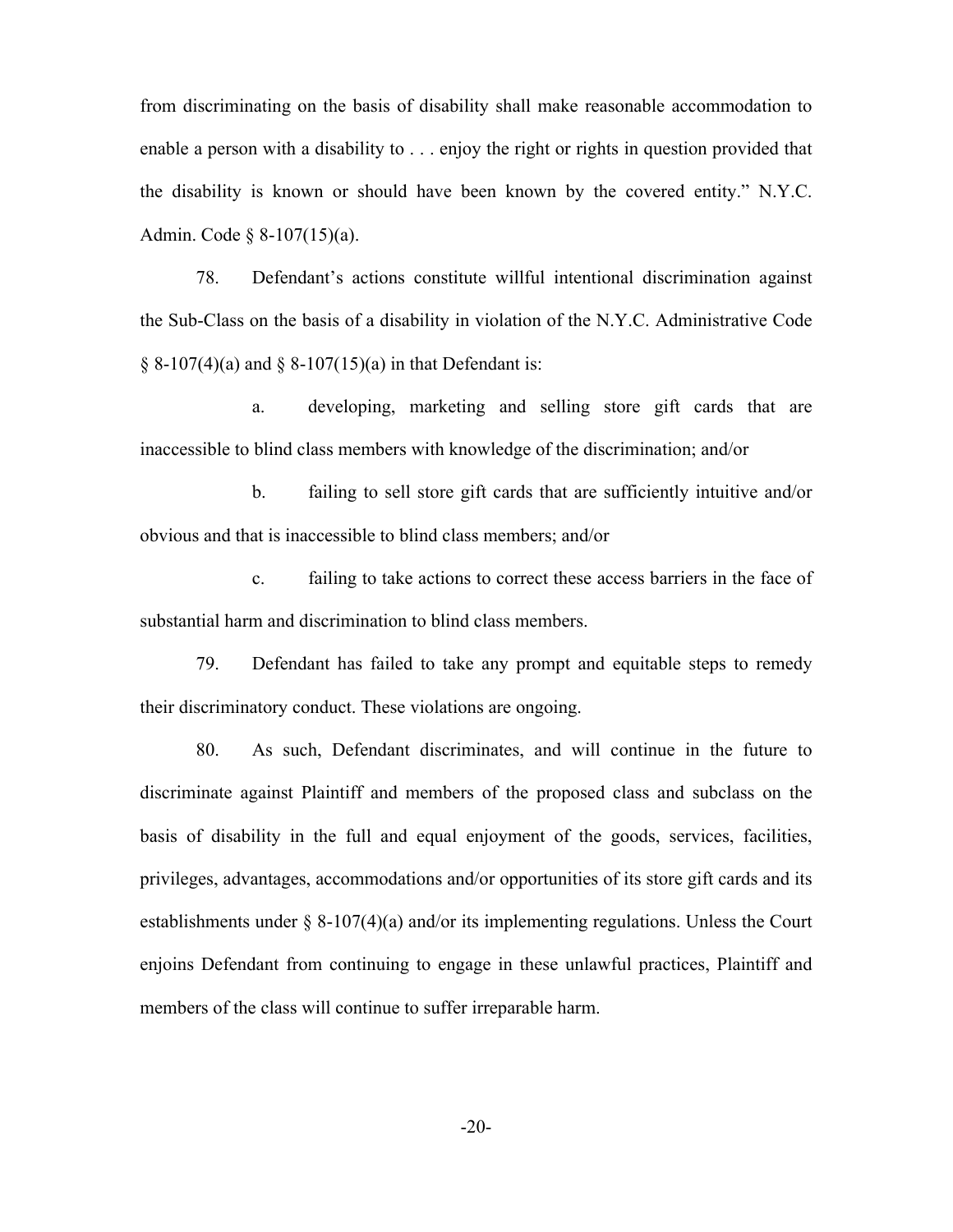81. Defendant's actions were and are in violation of the NYCHRL and therefore Plaintiff invokes his right to injunctive relief to remedy the discrimination.

82. Plaintiff is also entitled to compensatory damages, as well as civil penalties and fines under N.Y.C. Administrative Code  $\S$  8-120(8) and  $\S$  8-126(a) for each offense as well as punitive damages pursuant to § 8-502.

83. Plaintiff is also entitled to reasonable attorneys' fees and costs.

84. Under N.Y.C. Administrative Code § 8-120 and § 8-126 and the remedies, procedures, and rights set forth and incorporated therein Plaintiff prays for judgment as set forth below.

# FOURTH CAUSE OF ACTION DECLARATORY RELIEF

85. Plaintiff, on behalf of himself and the Class and New York State and City Sub-Classes Members, repeats and realleges every allegation of the preceding paragraphs as if fully set forth herein.

86. An actual controversy has arisen and now exists between the parties in that Plaintiff contends, Defendant's store gift cards contain access barriers denying blind customers the full and equal access to the goods, services and facilities of its store gift cards and by extension its physical locations, which Defendant owns, operates and controls, and fails to comply with applicable laws including, but not limited to, Title III of the Americans with Disabilities Act, 42 U.S.C. §§ 12182, *et seq.*, N.Y. Exec. Law § 296, *et seq.*, and N.Y.C. Admin. Code § 8-107, *et seq*. prohibiting discrimination against the blind.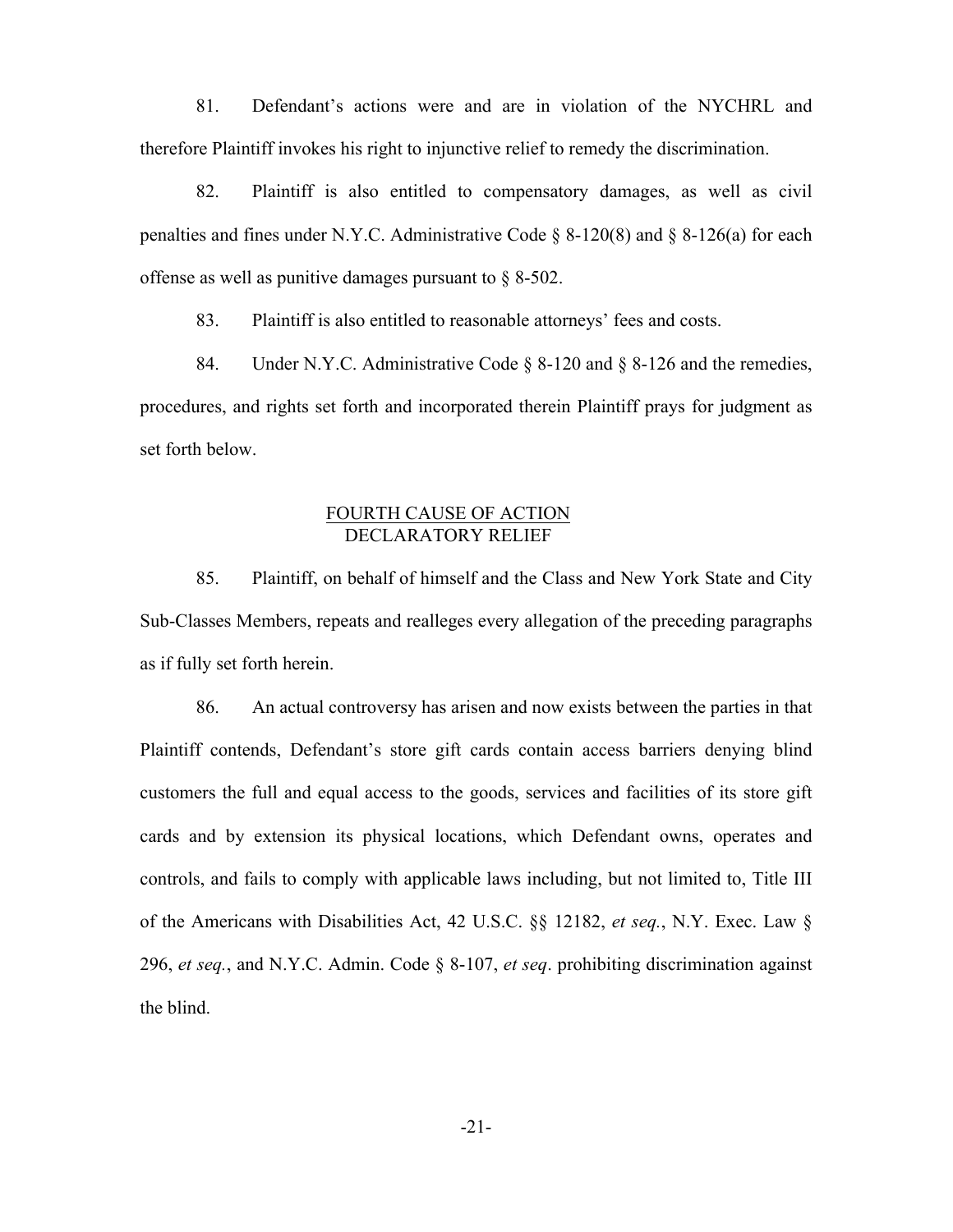87. A judicial declaration is necessary and appropriate at this time in order that each of the parties may know their respective rights and duties and act accordingly.

## PRAYER FOR RELIEF

WHEREFORE, Plaintiff respectfully requests the Court grant the following relief:

a. A preliminary and permanent injunction to prohibit Defendant from violating the Americans with Disabilities Act, 42 U.S.C. §§ 12182, *et seq.,* N.Y. Exec. Law § 296, *et seq.,* N.Y.C. Administrative Code § 8-107, *et seq*., and the laws of New York;

b. A preliminary and permanent injunction requiring Defendant to take all the steps necessary to make its store gift cards into full compliance with the requirements set forth in the ADA, and its implementing regulations, so that the store gift cards are readily accessible to and usable by blind individuals;

c. A declaration that Defendant markets, distributes and sells store gift cards in a manner that discriminates against the blind and which fails to provide access for persons with disabilities as required by Americans with Disabilities Act, 42 U.S.C. §§ 12182, *et seq.,* N.Y. Exec. Law § 296, *et seq*., N.Y.C. Administrative Code § 8-107, *et seq*., and the laws of New York

d. An order certifying the Class and Sub-Classes under Fed. R. Civ. P. 23(a) & (b)(2) and/or (b)(3), appointing Plaintiff as Class Representative, and his attorneys as Class Counsel;

e. Compensatory damages in an amount to be determined by proof, including all applicable statutory and punitive damages and fines, to Plaintiff and the

-22-